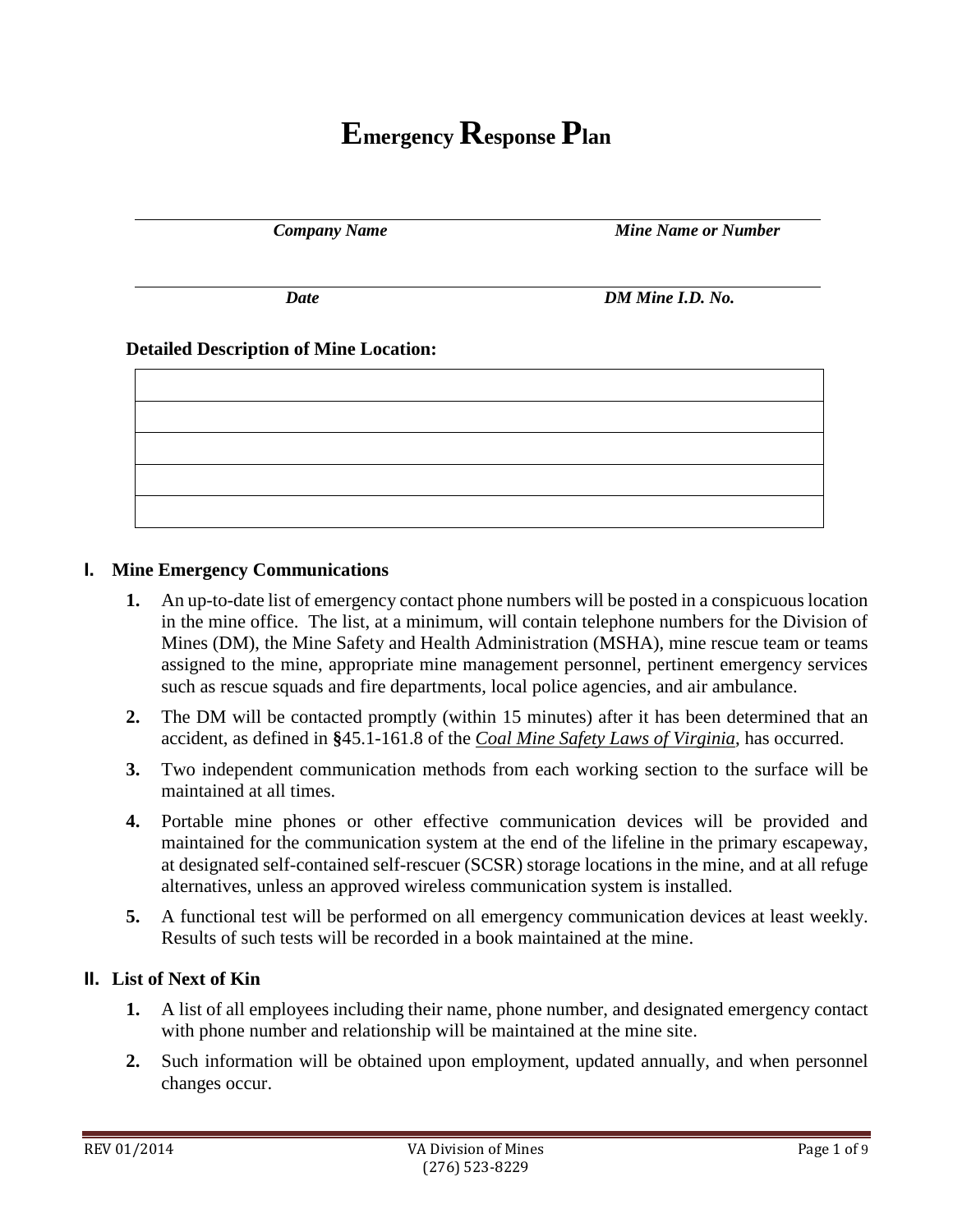## **III. Waterlines**

- **1.** Waterlines will be installed parallel to the entire length of all belt conveyors. Waterlines may be installed in entries adjacent to the belt conveyor entry as long as outlets project into the belt conveyor entry.
- **2.** The location of waterlines and cut-off valves will be noted on a map maintained at the mine.
- **3.** Fire fighting outlets will be located at least every 300 feet and denoted by distinctive signs made of reflective material or other equally distinctive reflective indicators that are emphasized in all training exercises and drills.
- **4.** A cut-off valve will be located inby and outby each belt drive installation. Such cut-off valves will be located no closer than 50 feet and no farther than 200 feet of the drive installation.
- **5.** Fire fighting outlets will be substantially protected from damage to threads. All firefighting outlets will be tested at least annually to ensure proper operation.
- **6.** At least 500 feet of fire fighting hose shall be stored at a strategic location immediately available at each belt drive; except that if the belt is less than 500 feet in length, the fire hose may be equal to the length of the belt. The fire fighting hose will be stored in an accessible location away from the drive installation. Water hose and connections will be protected from damage.
- **7.** All fire fighting hose connections will be compatible with installed fire fighting valves. Nozzles will be compatible with fire fighting hose.

## **IV. Brattices**

- **1.** A numbering system beginning one crosscut inby the portal and extending to the loading point on the working sections will identify permanent stoppings installed adjacent to any primary or alternate escapeways.
- **2.** Adequately sized numbers that are readily visible will be located on or at stoppings along the designated primary and alternate escapeways.
- **3.** The location of all mandoors will be clearly marked with reflective signs or materials so that they will be easily identified by anyone traveling in the primary and alternate escapeways and in the entries on either side of the doors.
- **4.** Mandoors will be located at least every fifth crosscut not to exceed 300 feet in seam heights less than 48 inches and 600 feet in seam heights 48 inches or higher.

## **V. Escapeways**

- **1.** An up-to-date map of the entire mine showing designated primary and alternate escapeway routes, outby refuge alternative locations, direction of airflow, stoppings, mandoors, overcasts, regulators, bottom of coal seam contours, and SCSR storage locations will be posted in a conspicuous location on the surface so all miners may be shown and instructed in the use of the primary and alternate escapeway routes.
- **2.** An up-to-date map of the mine will be maintained in a designated location on each working section and areas where mechanized mining equipment is being installed or removed. The map will show the primary and alternate escapeway routes from the section to the surface (or bottom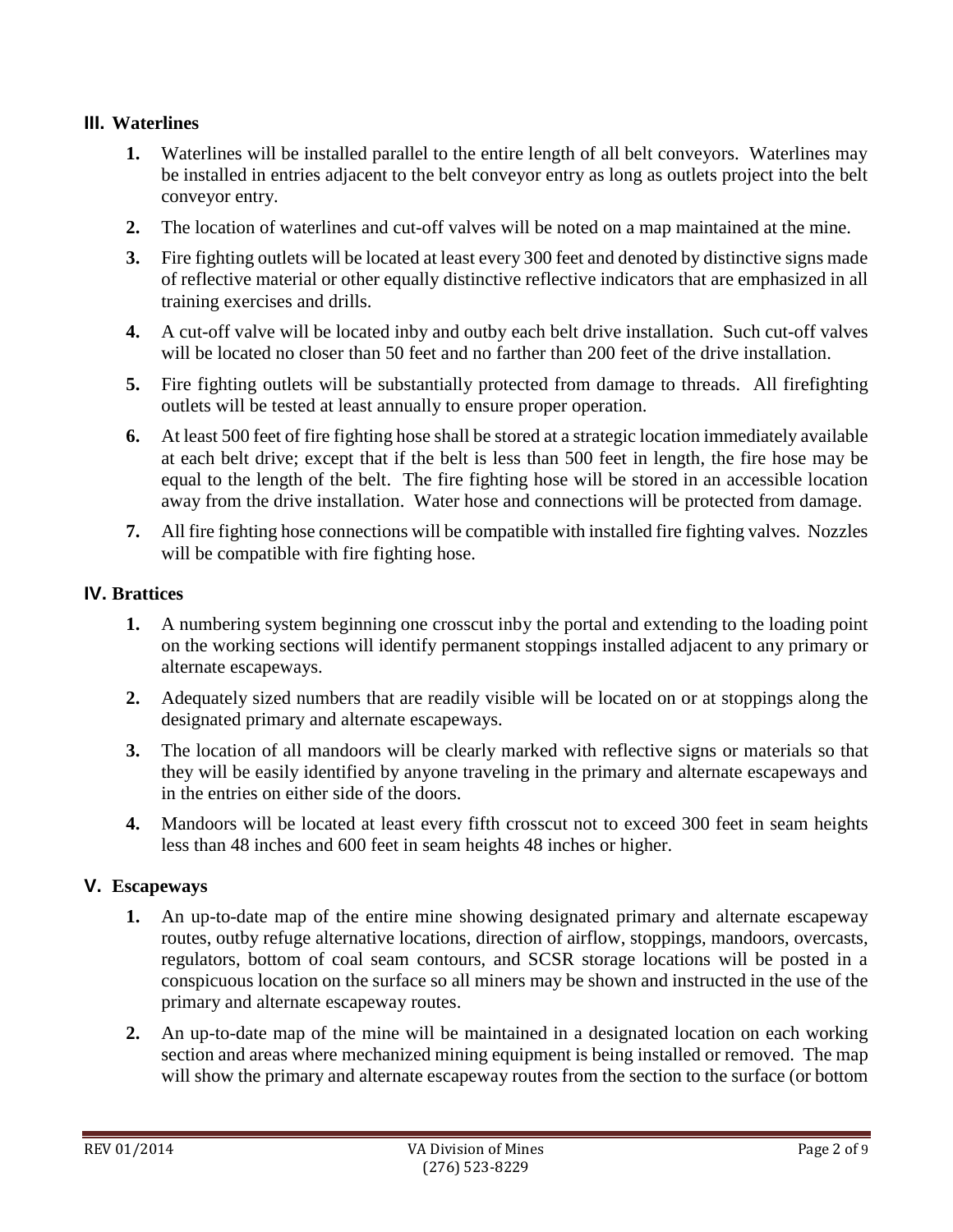of shaft or slope), direction of airflow, stoppings, man-doors, overcasts, undercasts, regulators, bottom of coal seam contours, SCSR storage locations and outby refuge alternative locations.

- **3.** All miners will be instructed of any changes made in the mine involving the ventilation system and primary and alternate escapeway routes before traveling underground.
- **4.** The designated escapeways will be reviewed with all newly employed miners. Each newly employed miner will travel the entire length of the primary escapeway within seven (7) days of employment.
- **5.** A record of any instruction to miners regarding escapeway locations, changes to escapeway locations, and the ventilation system at the mine will be entered in a record book maintained at the mine.

## **VI. Lifelines**

- **1.** Continuous lifelines will be installed and maintained throughout the entire length of primary and alternate escapeways from the loading point of each working section and from locations where mechanized mining equipment is being installed or removed to the surface or to the bottom of shafts or slopes.
- **2.** Lifelines will be installed and maintained in such a manner as to facilitate safe walking or crawling and with the miners being able to maintain continuous contact with the lifeline.
- **3.** Lifelines will be equipped with directional indicators, signifying the route of escape, placed at intervals not to exceed 100 feet.
- **4.** Lifelines will be identified with reflective material every 25 feet.
- **5.** Lifelines will be provided with directional indicators aligned with mandoors in a stopping line.
- **6.** Lifelines will be provided with indicators to identify locations of SCSR caches. When such caches are not immediately adjacent to the continuous lifeline, a branch lifeline will lead from the escapeway lifeline to the SCSR storage location.
- **7.** A tether line will be stored at the end of the lifeline, in the primary escapeway, on each working section. Each tether line will be long enough to connect all miners normally assigned to that work area.

## **VII. Detectors**

- **1.** A detection instrument capable of determining the amount of oxygen, methane, and carbon monoxide in the mine atmosphere will be provided to each group of underground miners and to each person who works in a remote location. These instruments will remain operational during the miners' time underground.
- **2.** Gas detection instruments will be calibrated at least monthly in accordance with manufacturers' recommendations.

## **VIII. Refuge Alternatives**

**1.** All underground miners will be provided with post accident breathable air for a sustained period in a refuge alternative. A refuge alternative(s) will be maintained within 1000 feet of the nearest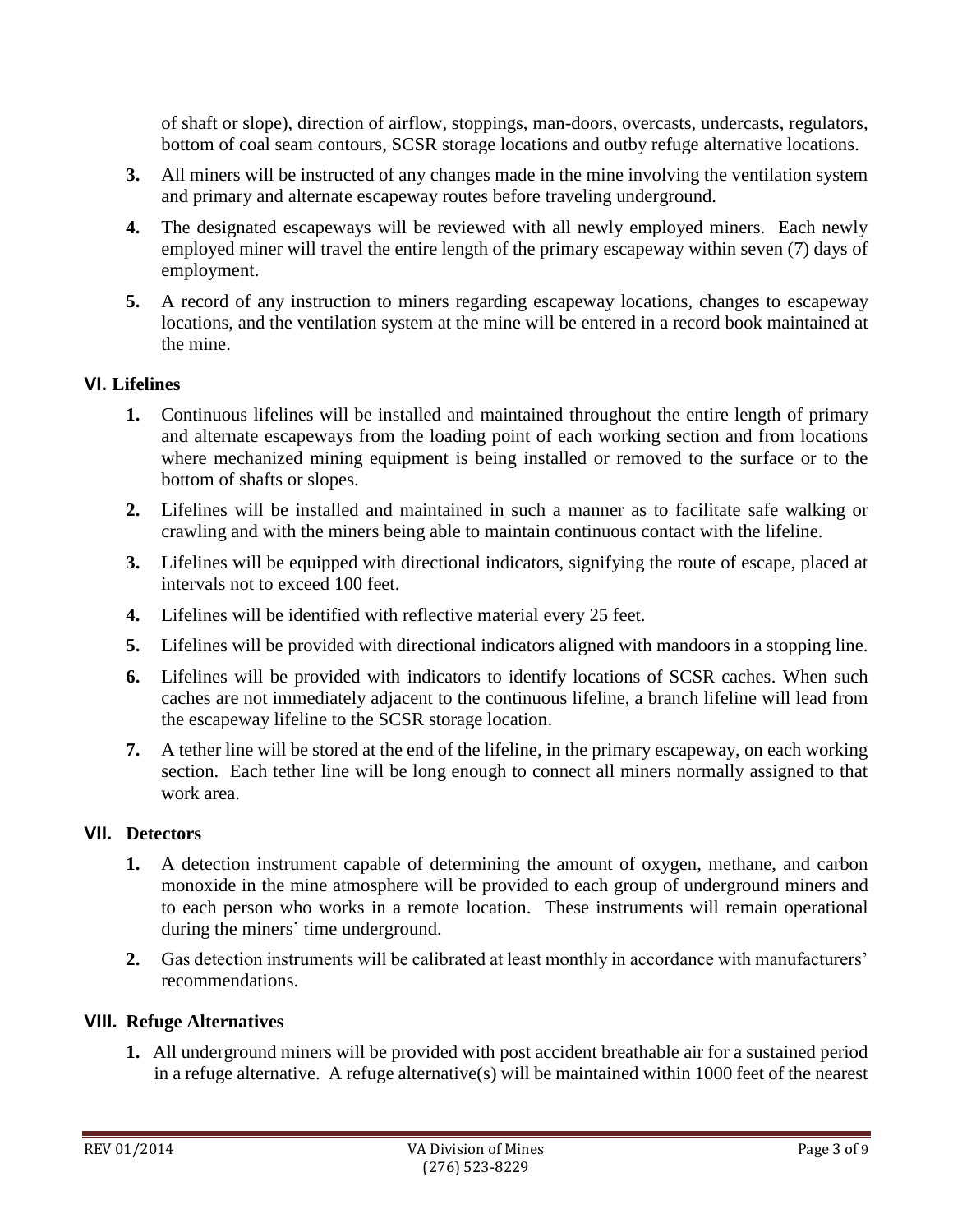working face. The outby refuge alternatives will be located in the primary or alternate escapeway not exceeding one (1) hour of walking or crawling time.

**2**. Refuge alternatives will not be placed within the direct line of sight of the working face. Also, where feasible, refuge alternatives will not be placed in areas directly across from, nor closer than 500 feet radially to belt drives, take-ups, transfer points, air compressors, explosive magazines, seals, entrances to abandoned areas, and fuel, oil, or other flammable or combustible material storage. Where there is a conflict between placing the refuge alternative within 1000 feet of the nearest working face and placing the refuge alternative no closer than 500 feet radially from the previously indicated areas, placement within 1000 feet of the nearest working face will take preference.

# **IX. SCSR Storage**

- **1.** Each miner working underground will have at least one additional SCSR (other than the SCSR kept within 25 feet) available on the working section. If miners travel on mantrips or other mobile equipment, then the mantrips will be provided with enough SCSRs to ensure that each miner is supplied one additional SCSR. SCSRs stored on mantrips or mobile equipment, which remains on the section, will suffice for the additional SCSR that must be supplied to each miner.
- **2.** When the SCSRs, otherwise required by paragraph 1, are not adequate to provide enough oxygen for all persons to safely evacuate the mine, additional SCSRs will be provided in the primary and alternate escapeways. The location and number of SCSRs stored will be sufficient for the maximum number of miners in the mine and will be provided at intervals to ensure that each miner has a sufficient supply of SCSRs to reach the surface or bottom of shaft or slope.
- **3.** Storage caches will be provided at conspicuous, readily accessible, safe locations.
- **4.** SCSR storage caches will be established such that the distance between caches is a maximum of 30 minutes of walking or crawling time.
- **5.** SCSR storage caches will be established for both primary and alternate escapeways.
- **6.** Each SCSR storage cache and station for mantrips storing SCSRs will be conspicuously designated and direction signs made of reflective material will be posted in each intersection adjacent to each storage location.
- **7.** SCSR storage caches will be located in protected areas and/or containers according to manufacturers' recommendations.
- **8.** The location of SCSR storage caches will be noted on the mine map, which is maintained on the surface and mine emergency escapeway maps.
- **9.** Each additional stored SCSR will provide one hour or more of protection and will be approved by MSHA. The SCSR kept on a person or within 25 feet may be another shorter duration approved type if an additional one hour unit is included in the section cache.

# **X. SCSR Training**

**1.** Prior to any newly employed miner or visitor traveling underground, authorization by the operator is required. The operator will instruct and train such persons in the use and location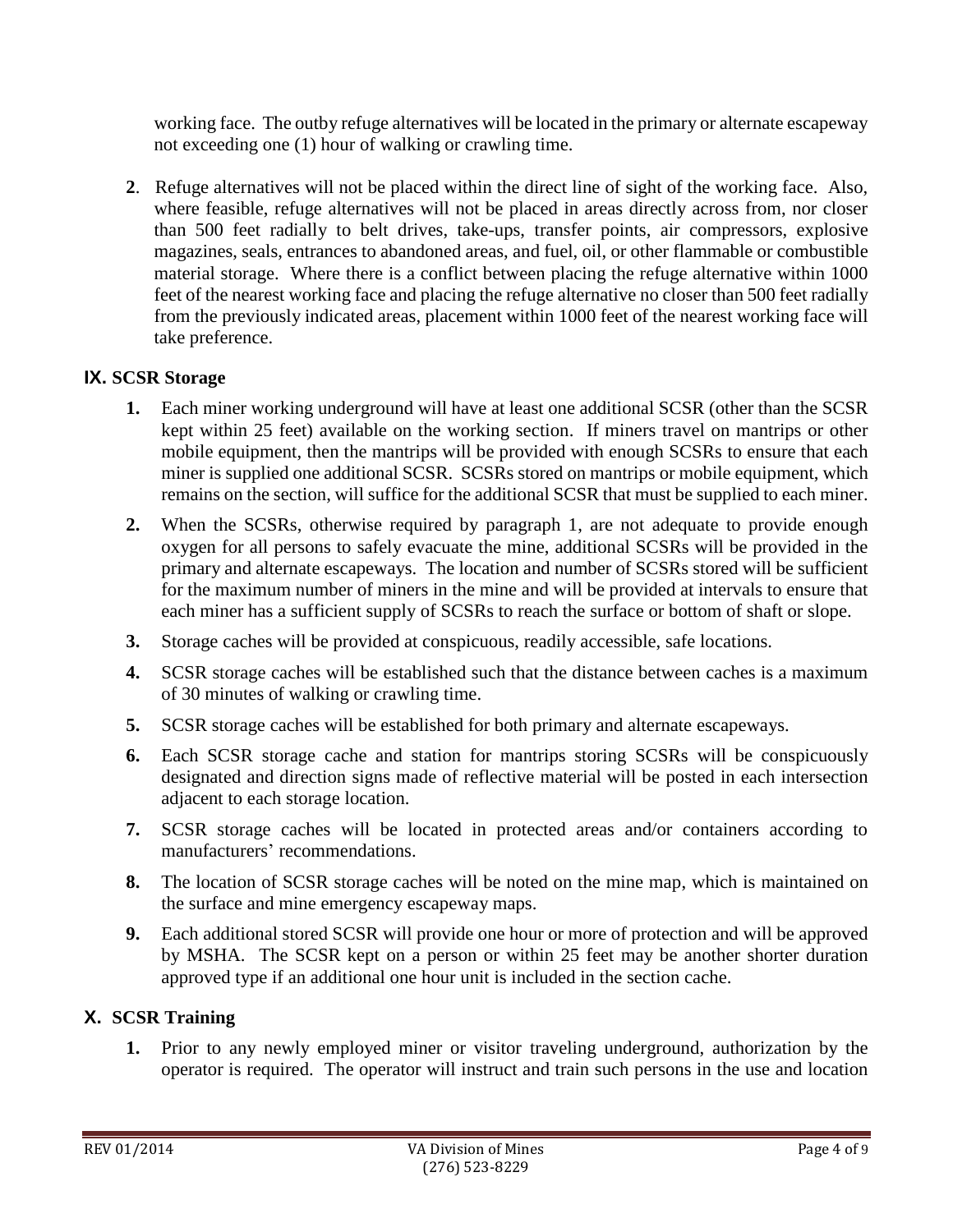of self rescue devices. Visitors who make multiple visits within a one-year period are only required to receive such training on the first visit and annually thereafter.

- **2.** The training will include instruction and demonstration in the use, care, and maintenance of the self-rescue devices used at the mine.
- **3.** The training in the use of the self-rescue devices will include complete donning procedures in which:
	- a. Each person assumes a donning position.
	- b. Opens the device.
	- c. Activates the device.
	- d. Inserts the mouthpiece or expectations training mouthpiece.
	- e. Applies the nose clip.
	- f. Transfers from one unit to another.
- **4.** A record of the training will be maintained at the mine with the date of the training, names of persons receiving the training, name of the person conducting the training, and the model of the self-rescue device(s) used in the training.

#### **XI. Mine Emergency Evacuation and Fire Fighting Training**

- **1.** All miners on all shifts will be instructed in the following where applicable:
	- a. Procedures for evacuating the mine for mine emergencies that presents an imminent danger to miners due to fire, explosion, or gas or water inundation.
	- b. Scenarios of the various mine emergencies (i.e. fires, explosions, gas or water inundations) and best options for evacuation under each type of emergency condition. These options will include conditions in the mine that will require immediate donning of self-rescue devices.
	- c. Procedures for evacuating all miners not required for a mine emergency response.
	- d. Procedures for the rapid assembly and transportation of necessary miners, fire suppression equipment, and rescue apparatus to the scene of the mine emergency.
	- e. Operation of the fire suppression equipment available in the mine.
	- f. Location and use of firefighting equipment and materials.
	- g. Location of escapeways, exits, and routes of travel to the surface, including the location and use of the continuous directional lifeline or equivalent devices.
	- h. Locations, quantity, types, and use of stored SCSRs.
- **2.** The mine emergency evacuation instruction and drills will be conducted by a person who is designated by the mine operator and who has the ability, training, knowledge, or experience to provide training to miners in their area of expertise. Persons conducting training will be able to effectively train and evaluate whether miners can successfully don the SCSR and transfer to additional SCSR devices.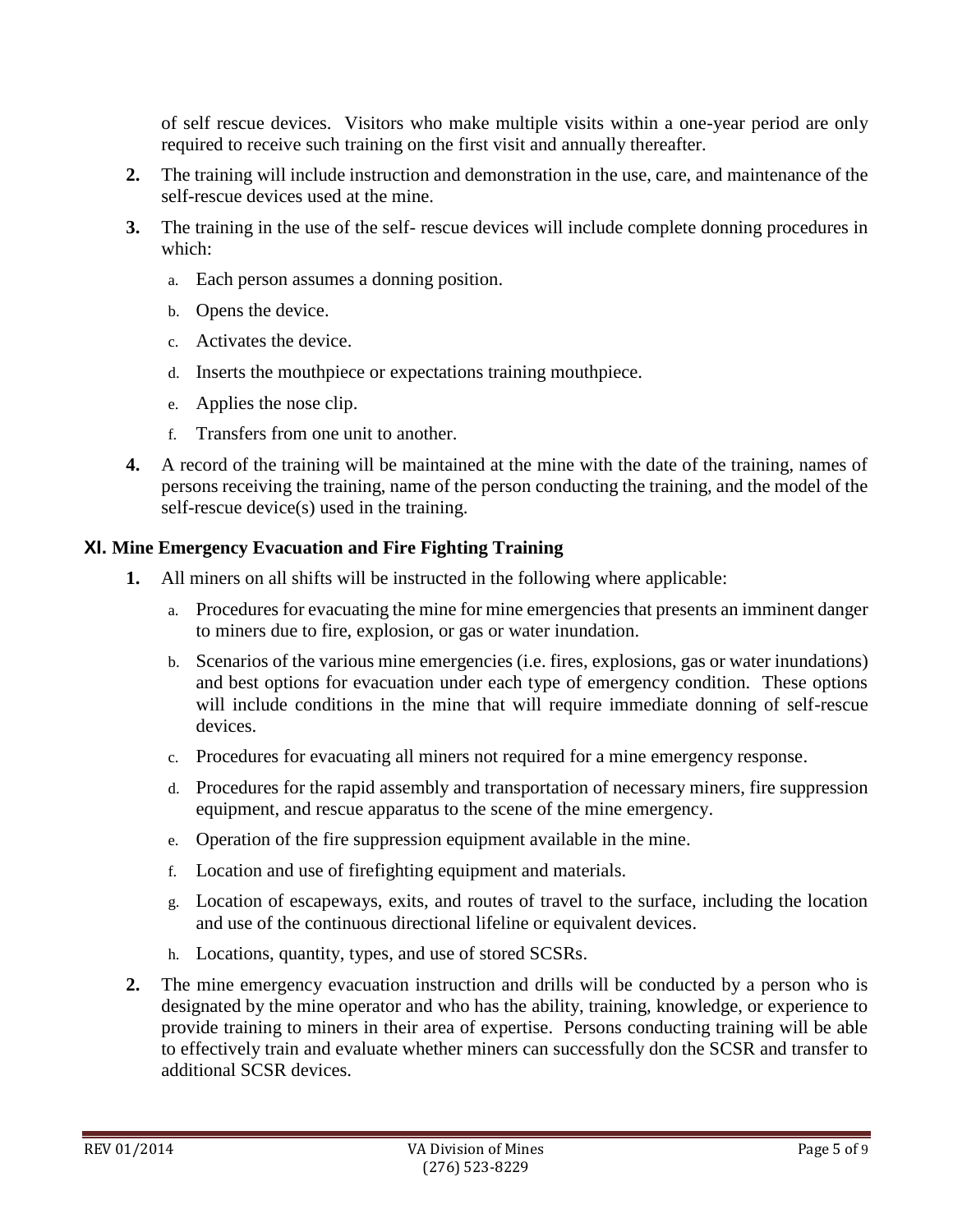- **3.** Mine emergency evacuation drills will be held at periods of time to ensure that all miners participate in such evacuations at least quarterly.
- **4.** During mine emergency evacuation drills, each miner shall travel the primary or alternate escapeway, from the working section or the miner's workstation, to the surface or the exits at the bottom of shaft or slope. An evacuation drill will not be conducted in the same escapeway as the immediately preceding drill. At a minimum this drill will include:
	- a. Physically locating the continuous directional lifelines or equivalent devices and stored SCSRs.
	- b. Hands-on training in the complete donning of all types of SCSRs used at the mine, which includes assuming a donning position, opening the device, activating the device, inserting the mouthpiece or expectations training mouthpiece, and putting on the nose clip.
	- c. Hands-on training in transferring between all self-rescue devices used at the mine.
	- d. Where miners ride transportation vehicles to travel the escapeway, the person conducting the drill will stop at the locations of SCSR storage caches or other appropriate locations and conduct drills consisting of actual travel on the lifeline and practice with the tether line connected to each miner.
- **5.** A record of the training required in paragraph 4 (listed above) shall be recorded in a book maintained at the mine. The record will be maintained for one (1) year and will include the names of the participants in such drill, models of SCSRs used, and the type of emergency drill.
- **6.** All miners on each working section will be familiar with the use of fire suppression equipment available and fire suppression devices installed on equipment and know the location of such fire suppression equipment and devices.

## **XII. Evacuation Procedures**

- **1.** Account for all miners on the section or located in that work area. Gather all miners at a strategic location.
- **2.** SCSRs should be donned at the first sign of smoke or indication of carbon monoxide. Miners should don a self-rescue device when smoke, odor, fire, or any contaminated atmosphere is encountered. Enough SCSRs will be available to ensure that all miners can safely reach the surface.
- **3.** Prepare to evacuate to the surface:
	- a. Collect SCSRs.
	- b. Collect the escapeway map, if applicable.
	- c. Collect tether line, if applicable.
	- d. Call outside, if possible, report the number of miners in the group and the evacuation route to be traveled.
	- e. Explain to the miners what is known about the emergency situation and which route is to be taken.
	- f. Stress the importance of staying together during the evacuation.
- **4.** Travel by mantrip or utilize other equipment for transportation if at all possible.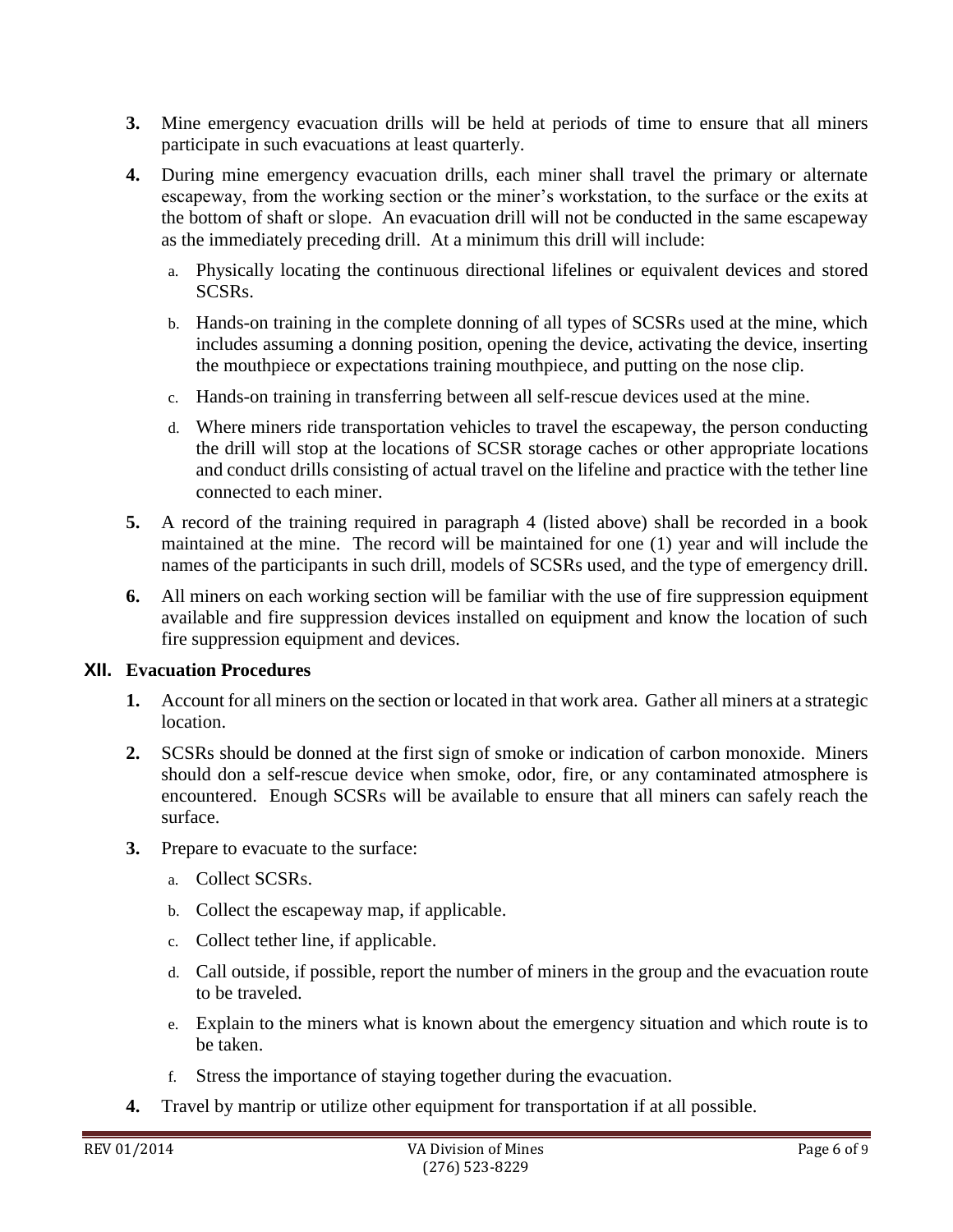- **5.** Select the safest and quickest route to the surface depending on the conditions that exist in the mine:
	- a. The first choice is generally the travel way used normally to enter and exit the mine (usually this is the primary or alternate escapeway).
	- b. The second choice is generally the other escapeway not used normally to enter and exit the mine.
	- c. The third choice would be any other entry not discussed above.
- **6.** If walking or crawling, regulate travel speed to accommodate the slower personnel in the group. Maintain contact with the lifeline, if applicable. Stay together. Monitor the physical conditions of other miners in the group.
- **7.** Continuously monitor the mine atmosphere for oxygen deficiency, methane content, and elevated carbon monoxide levels. Keep in mind that:
	- a. 19.5 percent oxygen is the minimum required by law. Oxygen levels below 17 percent cause faster and deeper breathing and below 15 percent cause dizziness, buzzing noise, rapid pulse, headache, and blurred vision.
	- b. Methane is explosive from 5 percent to 15 percent.
	- c. Carbon monoxide levels above 600 PPM will give noticeable effects after one hour of exposure, and levels above 1500 PPM are dangerous for a one-hour exposure.
- **8.** Contact the surface when communication is available. Give regular updates of location, conditions encountered, status of miners, and transportation means being utilized.
- **9.** When SCSR storage caches are encountered, collect one for each miner in the group. Do not take more, as miners evacuating from other areas of the mine may also require SCSRs to reach the surface. SCSR storage caches are strategically located in order to provide sufficient oxygen for all miners to reach the surface.
- **10.** Continue traveling the selected route unless the way is blocked by water, fire, or other conditions. In this case, retreat to the closest mandoor that leads to other escapeways and attempt to travel to the surface via other routes.
- **11.** If traveling in smoke, maintain contact with the lifeline, attach tether line if available, and maintain communication with other miners. Check through mandoors on the evacuation route for smoke in the adjacent entries and, if clear, the miners should consider utilizing the alternate route.

# **XIII. Emergency Logistics (Complete with Mine Specific Information)**

- **1.** The following plans for logistics in case of an emergency will be maintained at the mine site. The plans will include at a minimum:
	- a. Description of security measures that will be implemented to control emergencies at the mine site.
	- b. Designated location of a command and communication center.
	- c. Designated location for staging and briefing mine rescue teams.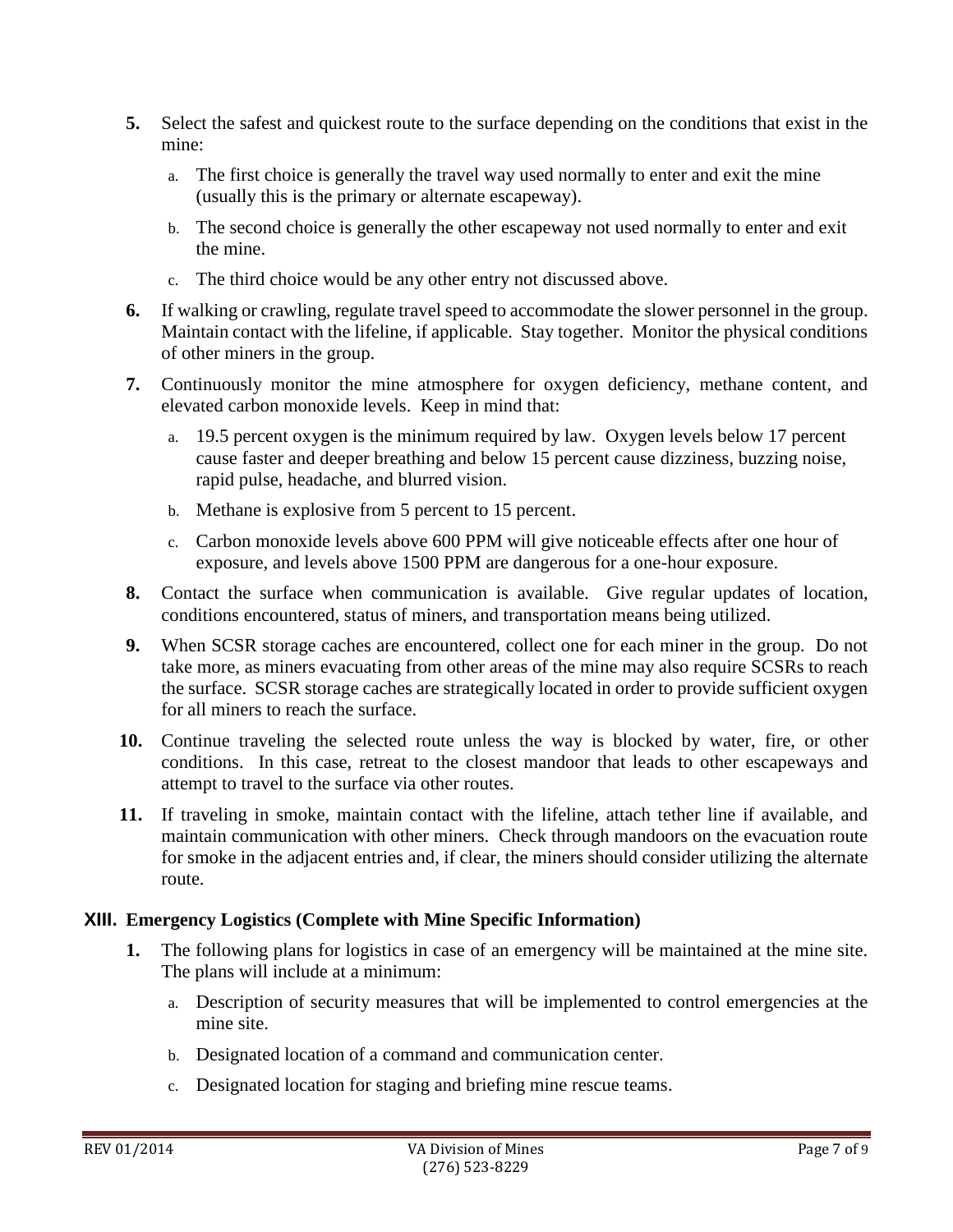- d. Designated location for emergency medical services.
- e. Designated location and coordinates of nearest landing pad meeting air ambulance specifications
- f. Designated location for shelter and briefing of families.
- g. Strategy for dissemination of information and press releases.

#### **XIV. Mine Emergency Response Drill**

- **1.** A Mine Emergency Response Drill (MERD) will be conducted annually, preferably in conjunction with a quarterly mine emergency evacuation drill or at other times selected by the operator.
- **2.** The drill will consist of:
	- a. A simulated mine emergency that causes a deployment (simulated) of mine rescue teams.
	- b. Simulated entrapment of miners in the mine.
	- c. A review of notification procedures required by this plan.
	- d. Review and simulation of activation of the Emergency Logistics Plan described in the previous section.
- **3.** The DM will be notified at least three (3) days prior to conducting the MERD. A DM representative may monitor the simulated drill and give feed back regarding application of the pertinent aspects of this plan.

#### **XV. Emergency Injury Trauma Response**

- **1.** Injury trauma response supplies and equipment will be maintained in a single designated location on each working section and areas where mechanized mining units are being installed or removed.
- **2.** Injury trauma response supplies will be stored on mobile equipment, either self-propelled or a suitable service trailer, and readily available for transport to an accident scene.
- **3.** Emergency injury trauma response supplies stored on sections, at a minimum, will include the following:
	- **a.** Full compliment of required basic first aid and advanced first aid supplies and materials as required by law and regulation.
	- **b.** An x-ray translucent, air ambulance compatible backboard.
	- **c.** An approved portable oxygen administration unit.
	- **d.** An approved Automatic Electric Defibrillation Unit.
	- **e.** At least two lifting devices (as described in §45.1-161.115) with a combined total of at least 80 tons lifting capacity. Each individual lifting device shall have 20 tons or greater lifting capacity.
	- **f.** A lifting bar, sledge hammer, and chains